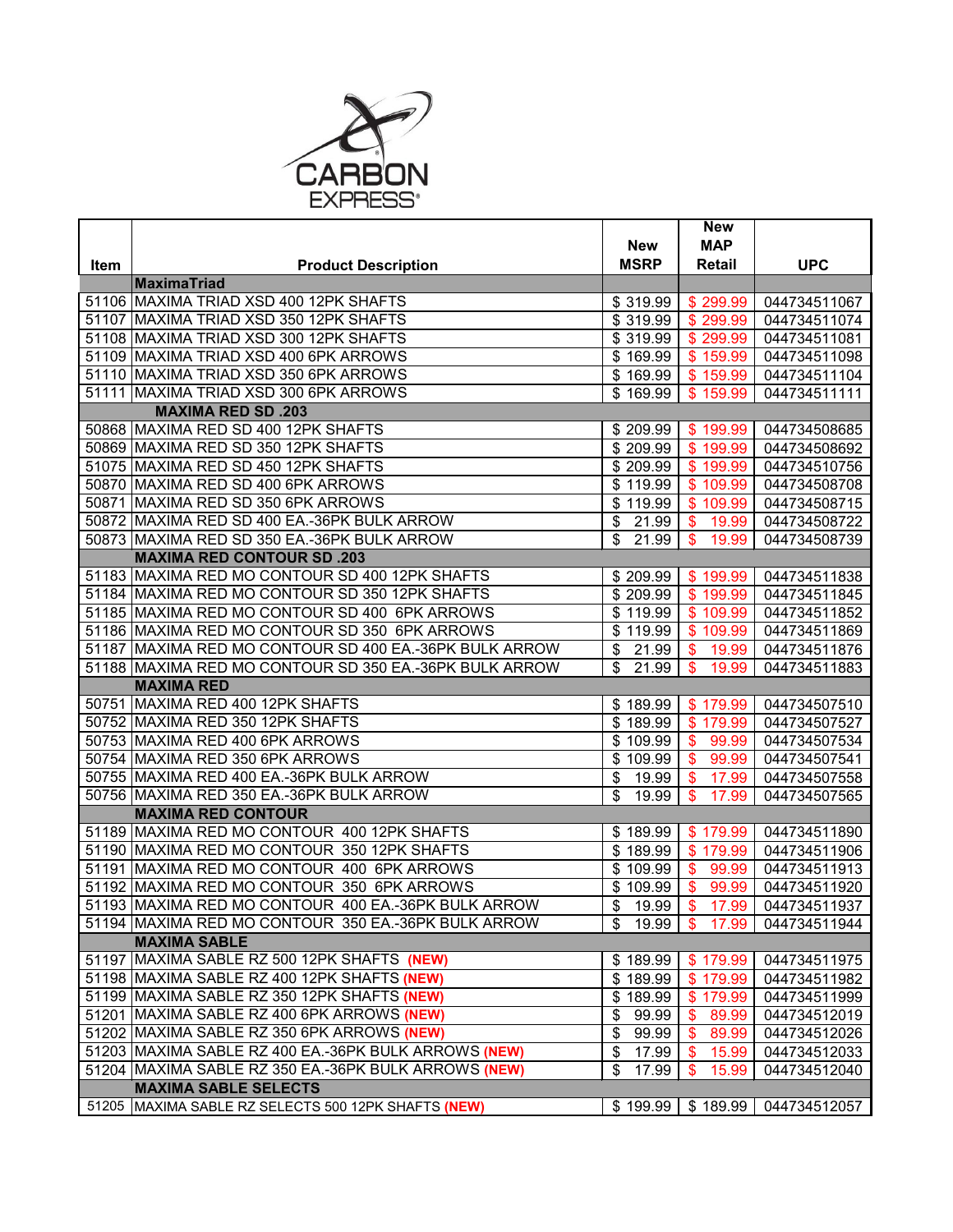| 51206 | <b>SHAFTS</b><br><b>IMAXIN</b><br>. S 400<br>12PK<br><b><i>(NEW</i></b><br>-∧XIMA<br>SABLE RZ<br>SFIET               | .aa<br>aa<br>- 11<br>ن ت.<br>-25 | 189<br>.99<br>æ<br>.১ | 12064<br>.345 <sup>4</sup><br>N44 |
|-------|----------------------------------------------------------------------------------------------------------------------|----------------------------------|-----------------------|-----------------------------------|
| 51207 | <b>SHAFTS</b><br>(NEW)<br>2PK<br>350<br>-XIMA.<br>IMA.<br><b>SELEC</b><br>SABLE RZ<br>$\overline{\phantom{a}}$<br>-- | aa<br>aa<br>- 11<br>ື<br>ن ت.    | .99<br>189.<br>\$.    | .3451207<br>ገ44.                  |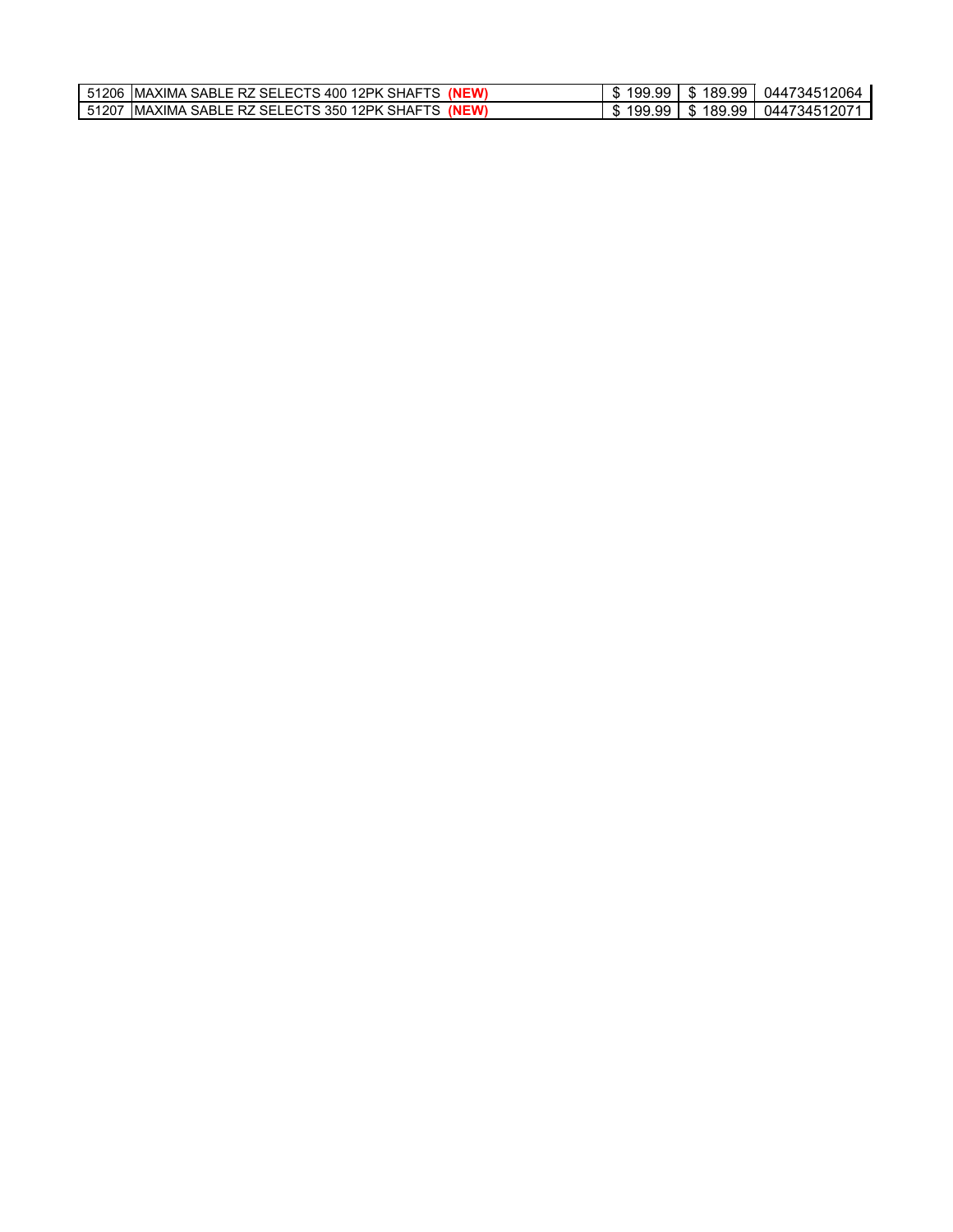

|              |               |                                     | 2022           |            | <b>2022 MAP</b> |            |              |               |            |
|--------------|---------------|-------------------------------------|----------------|------------|-----------------|------------|--------------|---------------|------------|
| <b>Brand</b> | <b>Item</b>   | <b>Product Description</b>          | <b>MSRP</b>    |            |                 |            |              | <b>Retail</b> | <b>UPC</b> |
|              |               | <b>Wireless Cameras</b>             |                |            |                 |            |              |               |            |
|              |               | <b>LTE Series</b>                   |                |            |                 |            |              |               |            |
| Covert       | <b>CC0029</b> | Code Black Select (Universal) (NEW) | $\mathfrak{S}$ | 269.99     | \$              | 249.99     | 810097820029 |               |            |
|              |               | <b>WC Series</b>                    |                |            |                 |            |              |               |            |
| Covert       | CC2762        | <b>WC30-A</b>                       | \$             | 169.99     | \$              | 149.99     | 898079002762 |               |            |
| Covert       | CC8014        | WC30-V                              | \$             | 169.99     | \$              | 149.99     | 850022648014 |               |            |
|              |               | <b>Non-Wireless Cameras</b>         |                |            |                 |            |              |               |            |
|              |               | <b>MP Series</b>                    |                |            |                 |            |              |               |            |
| Covert       | CC8021        | <b>MP32</b>                         | \$             | 129.99     | \$              | 119.99     | 850022648021 |               |            |
|              |               | <b>Binoculars</b>                   |                |            |                 |            |              |               |            |
| Covert       | CC0074        | Covert Optics 10x42 Binocular       | \$             | 549.99     | \$              | 499.99     | 810097820074 |               |            |
| Covert       | CC0081        | Covert Optics 8x42 Binocular        | \$             | 549.99     | \$              | 499.99     | 810097820081 |               |            |
|              |               | <b>ThermX</b>                       |                |            |                 |            |              |               |            |
| Covert       | <b>CC0098</b> | <b>Covert Optics ThermX HS1</b>     |                | \$1,099.99 | \$              | 999.99     | 810097820098 |               |            |
| Covert       | CC0104        | Covert Optics ThermX TRF 1600       |                | \$2,599.99 |                 | \$2,499.99 | 810097820104 |               |            |
| Covert       |               | <b>Covert Optics ThermX TS1</b>     |                | \$2,599.99 |                 | \$2,499.99 |              |               |            |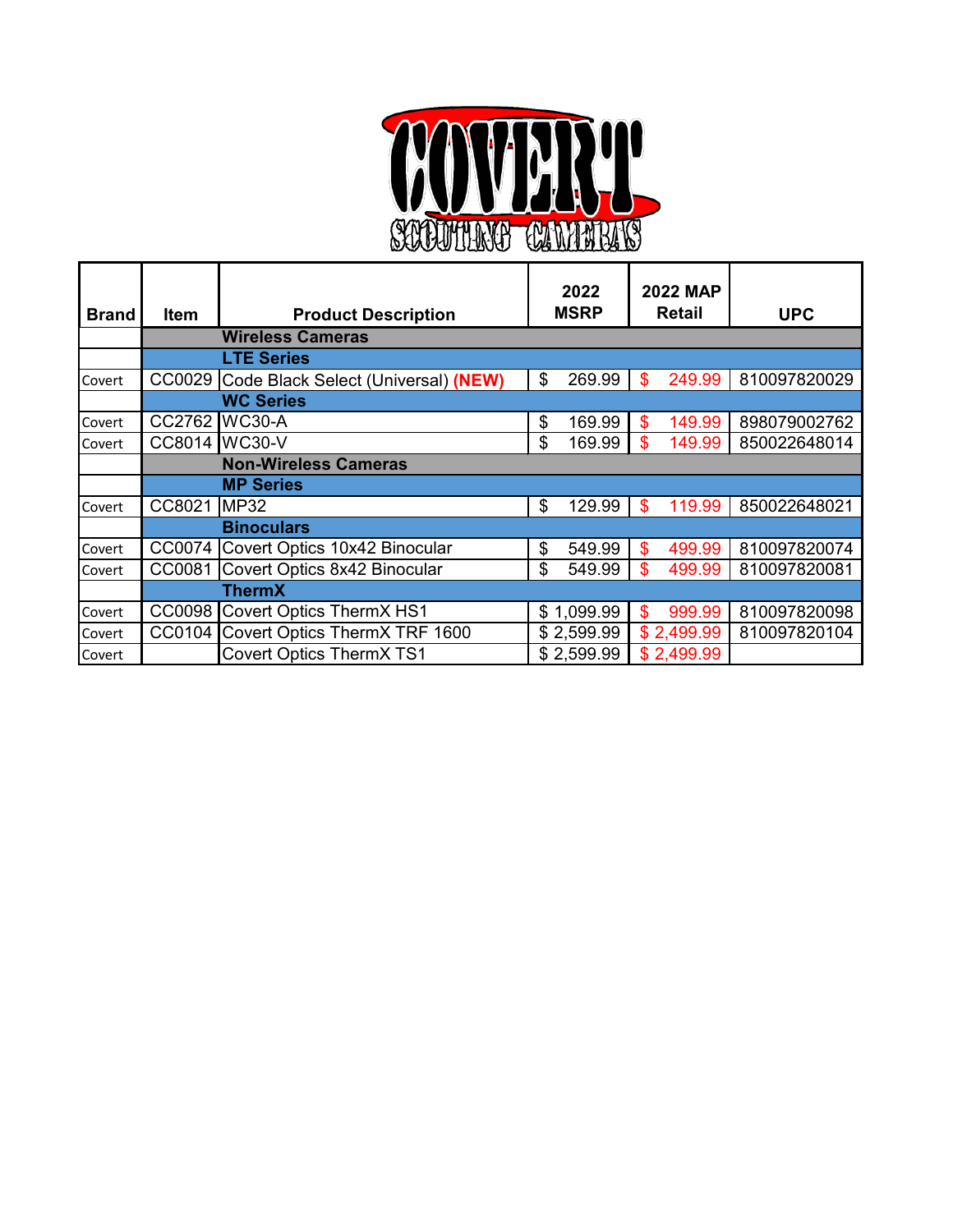

|              |             |                                           |             | 2022          |              |
|--------------|-------------|-------------------------------------------|-------------|---------------|--------------|
|              |             |                                           | 2022        | <b>MAP</b>    |              |
| <b>Brand</b> | <b>Item</b> | <b>Product Description</b>                | <b>MSRP</b> | <b>Retail</b> | <b>UPC</b>   |
|              |             | <b>Micro</b>                              |             |               |              |
| IQ           |             | IQ00360 IQ Micro 5-pin, RH - New for 2021 | \$209.99    | \$189.99      | 702649004424 |
| IQ           |             | IQ00361 IQ Micro 5-pin, LH - New for 2021 | \$209.99    | \$189.99      | 702649004431 |
|              |             | <b>Pro Hunter</b>                         |             |               |              |
| liq          |             | IQ00359 IQ Pro Hunter RH - New for 2021   | \$329.99    | \$309.99      | 702649004417 |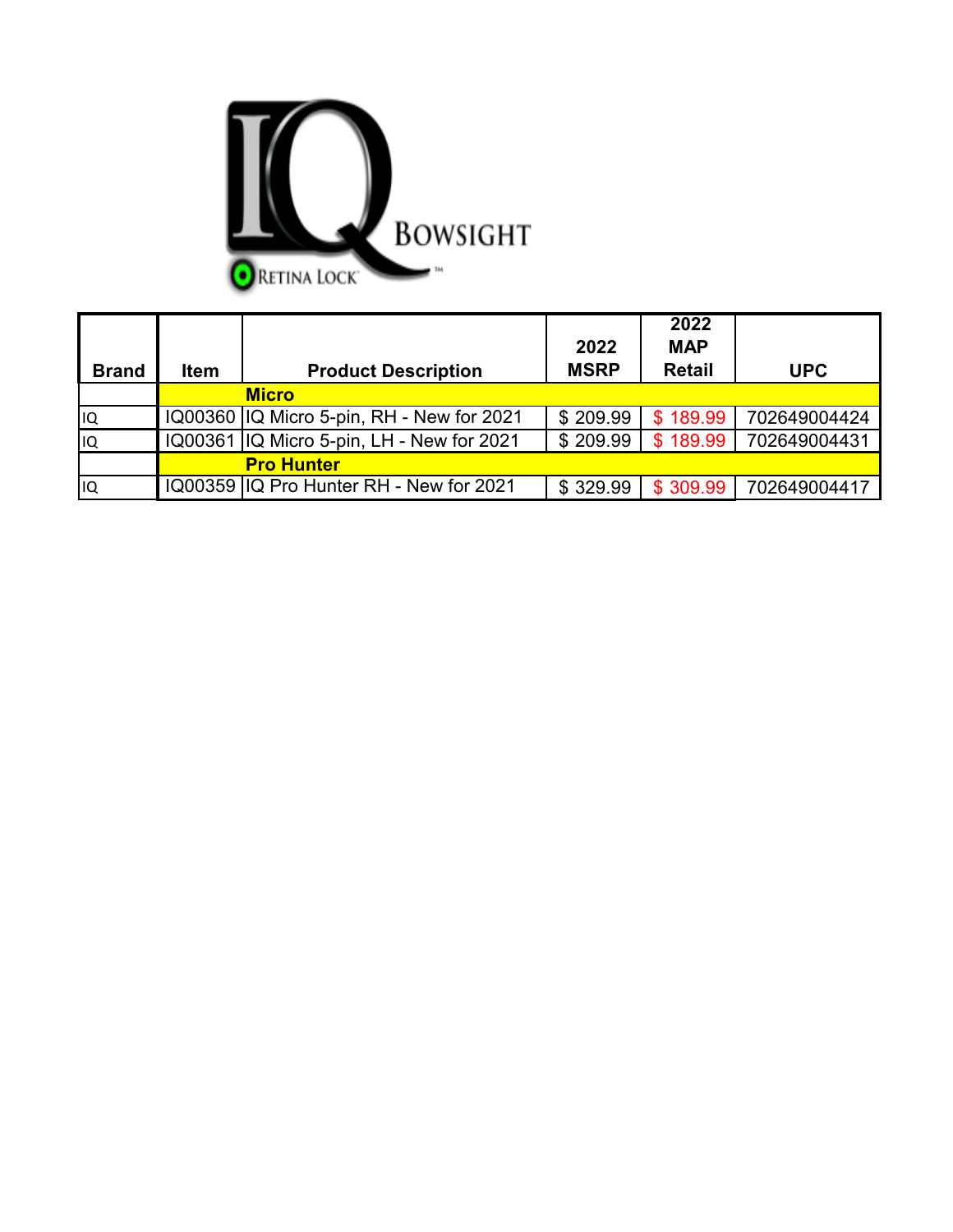

| <b>Brand</b> | Item    | <b>Product Description</b>                                       | 2022<br><b>MSRP</b> |              | <b>2022 MAP</b><br><b>Retail</b> | <b>UPC</b>   |
|--------------|---------|------------------------------------------------------------------|---------------------|--------------|----------------------------------|--------------|
|              |         | <b>AXE CROSSBOWS AND ACCESSORIES</b>                             |                     |              |                                  |              |
| <b>AXE</b>   | AX40001 | AXE 405 Crossbow with 3 bolts and Optic                          | \$<br>1,699.99      | $\mathbb{S}$ | 1,599.99                         | 818322014250 |
| AXE          | AX10001 | AXE 6-Pack Bolts 17.5"                                           | \$<br>109.99        | \$           | 99.99                            | 818322014496 |
| AXE          |         | <b>AX10002</b> Bolt Combo pack (3 bolts & 3 lighted nocks) 17.5" | \$<br>89.99         | -\$          | 79.99                            | 818322014502 |
| <b>AXE</b>   |         | <b>AX20002</b> Red Nock                                          | \$<br>44.99         | \$           | 39.99                            | 818322914369 |
| <b>AXE</b>   |         | AX20005 Green Nock                                               | \$<br>44.99         | -S           | 39.99                            | 818322014472 |
| AXE          |         | <b>AX40002</b> AXE 440 Crossbow with 3 Bolts and Optic           | \$2,099.99          | $\mathbb{S}$ | 1,999.99                         | 818322014601 |
| <b>AXE</b>   |         | <b>AX10003</b> AXE 6-Pack Bolts 19"                              | \$<br>109.99        | \$           | 99.99                            | 818322014717 |
| <b>AXE</b>   |         | <b>AX10004</b> Bolt Combo pack (3 bolts & 3 lighted nocks) 19"   | \$<br>89.99         | -\$          | 79.99                            | 818322014724 |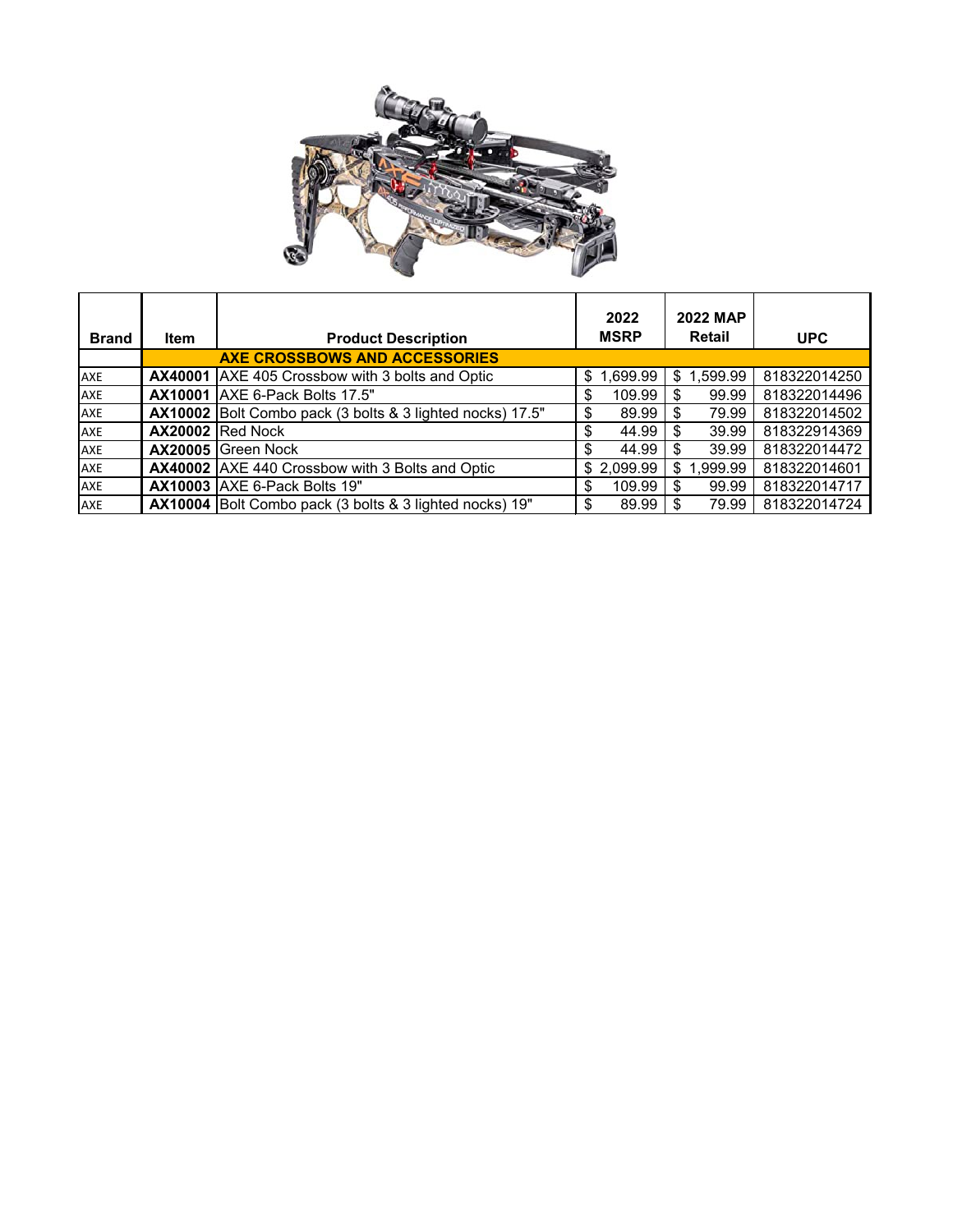

|              |             |                                                                                     |             | 2022          |              |
|--------------|-------------|-------------------------------------------------------------------------------------|-------------|---------------|--------------|
|              |             |                                                                                     | 2022        | <b>MAP</b>    |              |
| <b>Brand</b> | <b>Item</b> | <b>Product Description</b>                                                          | <b>MSRP</b> | <b>Retail</b> | <b>UPC</b>   |
|              |             | <b>Nockturnal Lighted Nocks</b>                                                     |             |               |              |
|              |             | FIT UNIVERSAL SIZE NOCK SYSTEM                                                      |             |               |              |
| Nockturnal   |             | NT-300 Nockturnal FIT Universal Size Strobing Red & Green Lighted Nock              | \$41.99     | \$34.99       | 818322011839 |
| Nockturnal   |             | NT-302 Nockturnal FIT Universal Size Red Lighted Nock                               | \$41.99     | \$34.99       | 818322011846 |
| Nockturnal   |             | NT-305 Nockturnal FIT Universal Size Green Lighted Nock                             | \$41.99     | \$34.99       | 818322011853 |
| Nockturnal   |             | NT-310 Nockturnal FIT Universal Size Strobing Red & BLUE Lighted Nock               | \$41.99     | \$34.99       | 818322012300 |
| Nockturnal   |             | NT-320 Nockturnal FIT Universal Size Strobing Blue & Green Lighted Nock             | \$41.99     | \$34.99       | 818322012317 |
| Nockturnal   |             | NT-315 Nockturnal FIT Universal Size Orange Lighted Nock                            | \$41.99     | \$34.99       | 818322012324 |
| Nockturnal   |             | NT-314 Nockturnal FIT Universal Size Blue Lighted Nock                              | \$41.99     | \$34.99       | 818322012331 |
| Nockturnal   |             | NT-312 Nockturnal FIT Universal Size Pink Lighted Nock                              | \$41.99     | \$34.99       | 818322012539 |
|              |             | SHIFT UNIVERSAL SIZE EASY OFF NOCK SYSTEM                                           |             |               |              |
| Nockturnal   |             | NT-810 Nockturnal Shift Universal Size - Red Lighted Nock - 2-Pack                  | \$32.99     | \$27.99       | 818322013703 |
| Nockturnal   |             | NT-811 Nockturnal Shift Universal Size - Green Lighted Nock - 2-Pack                | \$32.99     | \$27.99       | 818322013819 |
| Nockturnal   |             | NT-812   Nockturnal Shift Universal Size - Strobing Red & Green Lighted Nock 2-Pack | \$32.99     | \$27.99       | 818322013925 |
|              |             | <b>Victory VAP, Easton ACC, or G-UNI arrows</b>                                     |             |               |              |
| Nockturnal   |             | NT-602 Nockturnal-G Red 3-pack                                                      | \$41.99     | \$34.99       | 818322010498 |
| Nockturnal   |             | NT-605 Nockturnal-G Green 3-pack                                                    | \$41.99     | \$34.99       | 818322010504 |
| Nockturnal   |             | NT-614   Nockturnal-G Blue 3-pack                                                   | \$41.99     | \$34.99       | 818322010528 |
| Nockturnal   |             | NT-616   Nocturnal-G Pink 3-pack                                                    | \$41.99     | \$34.99       | 818322010603 |
|              |             | Nockturnal   NT-615   Nocturnal-G Orange 3-pack                                     | \$41.99     | \$34.99       | 818322012546 |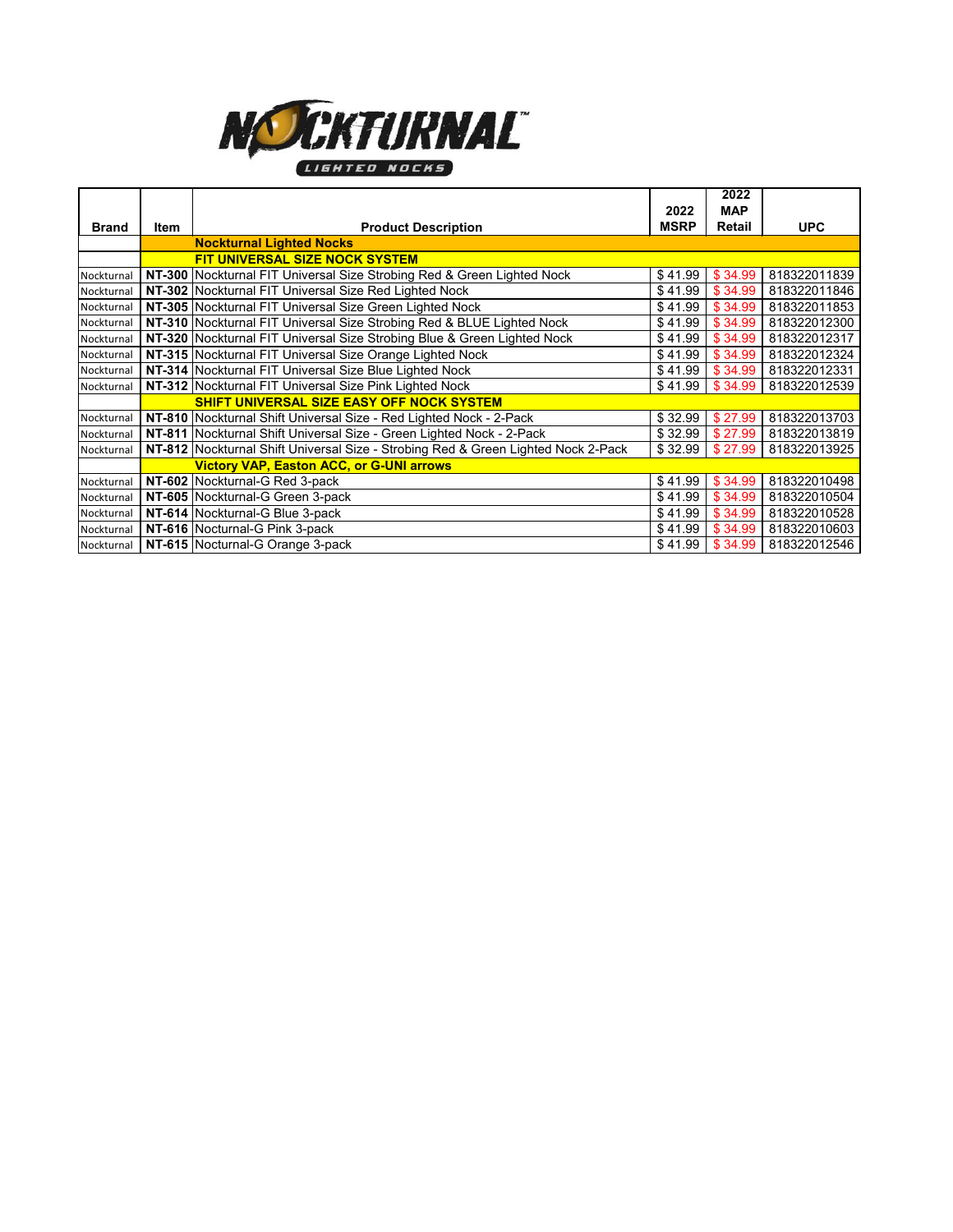

|              |               |                                                 |             | 2022          |              |
|--------------|---------------|-------------------------------------------------|-------------|---------------|--------------|
|              |               |                                                 | 2022        | <b>MAP</b>    |              |
| <b>Brand</b> | <b>Item</b>   | <b>Product Description</b>                      | <b>MSRP</b> | <b>Retail</b> | <b>UPC</b>   |
|              |               | <b>RAGE CROSSBOW BROADHEADS</b>                 |             |               |              |
| Rage         | R35400        | Trypan Crossbow 150gr - Steel                   | \$59.99     | \$54.99       | 818322012485 |
| Rage         | R38200        | Rage Hypodermic Crossbow NC 100gr 2" Cut        | \$59.99     | \$54.99       | 818322012669 |
| Rage         | R38400        | Rage NC 125 gr. Crossbow                        | \$59.99     | \$54.99       | 818322012959 |
| Rage         |               | R38800 Rage X-Treme NC Crossbow                 | \$44.99     | \$39.99       | 818322014243 |
| Rage         |               | R35600 Rage Hypodermic Trypan NC Crossbow 100gr | \$44.99     | \$39.99       | 818322014304 |
|              |               | <b>RAGE EXTREME BROADHEADS</b>                  |             |               |              |
| Rage         |               | R51200 Rage EXTREME 4 Blade 2.3" ** 2-pack**    | \$44.99     | \$39.99       | 818322012225 |
| Rage         | R38500        | Rage NC X-treme Chisel Tip                      | \$44.99     | \$39.99       | 818322014014 |
| Rage         |               | R38600 Rage NC X-treme COC (Cut on Contact)     | \$44.99     | \$39.99       | 818322014120 |
|              |               | <b>RAGE HYPODERMIC SERIES</b>                   |             |               |              |
| Rage         | <b>R38100</b> | Rage Hypodermic NC 100gr 2" Cut                 | \$59.99     | \$54.99       | 818322012515 |
| Rage         | <b>R38300</b> | Rage Hypodermic NC +P 100 Gr.                   | \$59.99     | \$54.99       | 818322012942 |
| Rage         | R38700        | Rage NC +P 125 Gr.                              | \$59.99     | \$54.99       | 818322014236 |
| Rage         |               | R35500 Rage Hypodermic Trypan NC 100gr          | \$44.99     | \$39.99       | 818322014298 |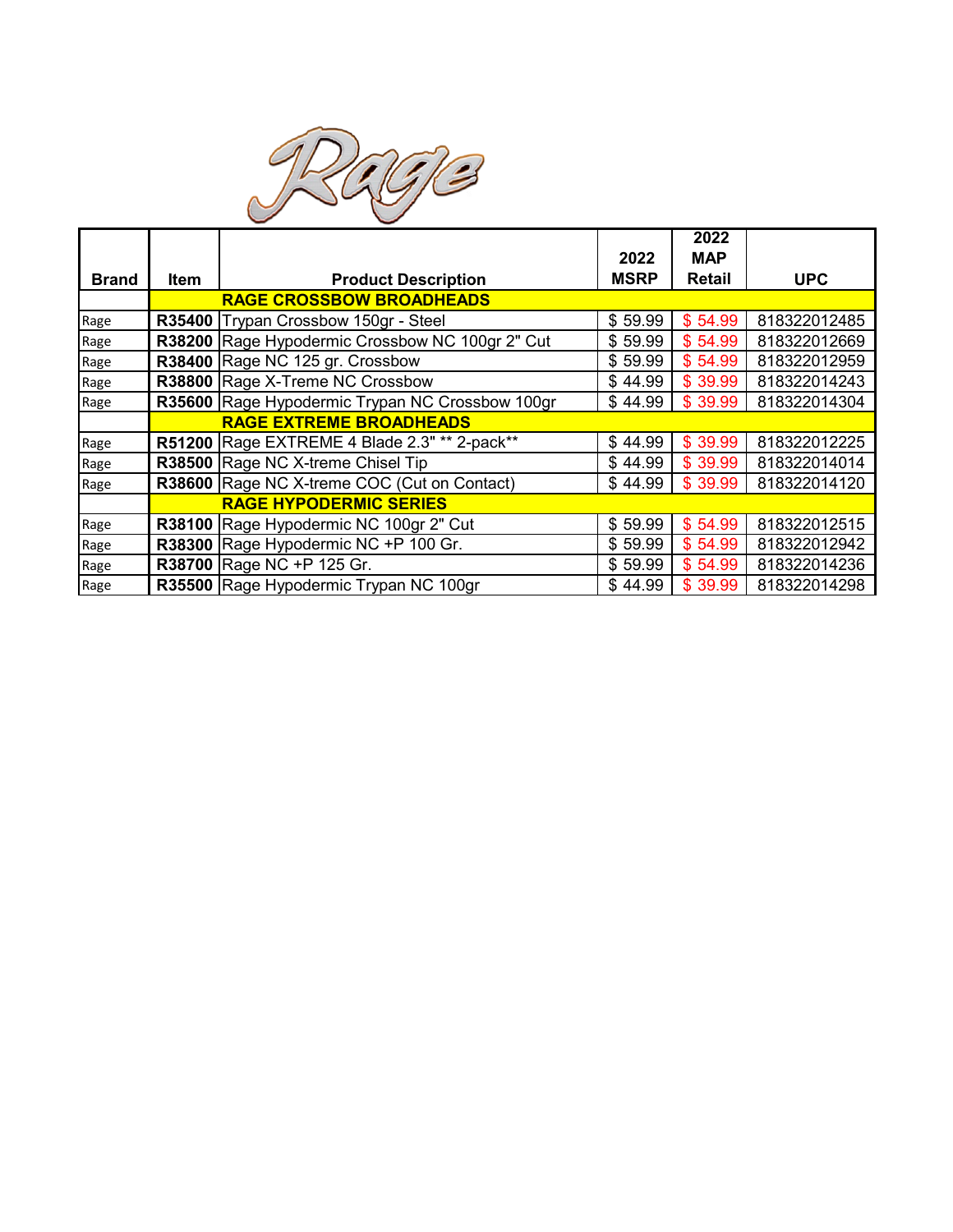## SURE-LOC

|              |      |                                                    |                                    | 2022                        |              |
|--------------|------|----------------------------------------------------|------------------------------------|-----------------------------|--------------|
|              |      |                                                    | 2022<br><b>MSRP</b>                | <b>MAP</b><br><b>Retail</b> |              |
| <b>Brand</b> | Item | <b>Product Description</b>                         |                                    |                             | <b>UPC</b>   |
|              |      | <b>CARBONIC SIGHT</b><br>SL50005 Carbonic - Black  |                                    |                             |              |
| Sureloc      |      |                                                    | \$599.99                           | \$549.99                    | 702649500056 |
| Sureloc      |      | SL50002 Carbonic - Orange                          | \$599.99                           | \$549.99                    | 702649500025 |
| Sureloc      |      | SL50001 Carbonic - Red<br>SL50003 Carbonic - Green | \$599.99                           | \$549.99                    | 702649500018 |
| Sureloc      |      |                                                    | \$599.99                           | \$549.99                    | 702649500032 |
| Sureloc      |      | SL50004 Carbonic - Blue                            | \$599.99                           | \$549.99                    | 702649500049 |
|              |      | <b>FURY SIGHT</b>                                  |                                    |                             |              |
| Sureloc      |      | SL60005   Fury - Black                             | \$499.99                           | \$449.99                    | 702649600053 |
| Sureloc      |      | SL60002   Fury - Orange                            | \$499.99                           | \$449.99                    | 702649600022 |
| Sureloc      |      | SL60001   Fury - Red                               | \$499.99                           | \$449.99                    | 702649600015 |
| Sureloc      |      | SL60003   Fury - Green                             | \$499.99                           | \$449.99                    | 702649600039 |
| Sureloc      |      | <b>SL60004   Fury - Blue</b>                       | \$499.99                           | \$449.99                    | 702649600046 |
|              |      | <b>ADRENALINE SIGHT</b>                            |                                    |                             |              |
| Sureloc      |      | SL70005 Adrenaline - Black                         | \$449.99                           | \$399.99                    | 702649700050 |
| Sureloc      |      | SL70002 Adrenaline - Orange                        | \$449.99                           | \$399.99                    | 702649700029 |
| Sureloc      |      | SL70001   Adrenaline - Red                         | \$449.99                           | \$399.99                    | 702649700012 |
| Sureloc      |      | SL70003 Adrenaline - Green                         | \$449.99                           | \$399.99                    | 702649700036 |
| Sureloc      |      | SL70004 Adrenaline -Blue                           | \$449.99                           | \$399.99                    | 702649700043 |
| Sureloc      |      | SL70006 SureLoc Recurve Aperature Holder           | \$109.99                           | 99.99<br>\$                 | 702639700060 |
|              |      | <b>RHYTHM REST</b>                                 |                                    |                             |              |
| Sureloc      |      | SL20006 Rhythm Rest - Black                        | 99.99<br>$\boldsymbol{\mathsf{S}}$ | 89.99<br>\$                 | 702649200062 |
| Sureloc      |      | SL20002 Rhythm Rest - Orange                       | $\mathcal{S}$<br>99.99             | 89.99<br>\$                 | 702649200024 |
| Sureloc      |      | SL20001 Rhythm Rest - Red                          | $\mathfrak{S}$<br>99.99            | \$<br>89.99                 | 702649200017 |
| Sureloc      |      | SL20003 Rhythm Rest - Green                        | $\mathcal{S}$<br>99.99             | \$<br>89.99                 | 702649200031 |
| Sureloc      |      | SL20004 Rhythm Rest - Blue                         | \$<br>99.99                        | \$<br>89.99                 | 702649200048 |
| Sureloc      |      | SL20005 Rhythm Rest - Micro Adjust                 | \$119.99                           | \$109.99                    | 702649200055 |
| Sureloc      |      | SL20010 Additional Blades                          | $\mathfrak{S}$<br>15.99            | \$<br>15.99                 | 702649200109 |
|              |      | <b>SCOPES</b>                                      |                                    |                             |              |
| Sureloc      |      | SL51296 29 MM - Black                              | \$166.99                           | \$155.99                    | 702649512967 |
| Sureloc      |      | SL51292   29 MM - Orange                           | \$166.99                           | \$155.99                    | 702649512929 |
| Sureloc      |      | SL51291   29 MM - Red                              | \$166.99                           | \$155.99                    | 702649512912 |
| Sureloc      |      | SL51293   29 MM - Green                            | \$166.99                           | \$155.99                    | 702649512936 |
| Sureloc      |      | SL51294   29 MM - Blue                             | \$166.99                           | \$155.99                    | 702649512943 |
| Sureloc      |      | SL51356 35 MM - Black                              | \$166.99                           | \$155.99                    | 702649513568 |
| Sureloc      |      | SL51352 35MM - Orange                              | \$166.99                           | \$155.99                    | 702649513520 |
| Sureloc      |      | SL51351 35MM - Red                                 | \$166.99                           | \$155.99                    | 702649512516 |
| Sureloc      |      | SL51353 35MM - Green                               | \$166.99                           | \$155.99                    | 702649513537 |
| Sureloc      |      | SL51354 35MM - Blue                                | \$166.99                           | \$155.99                    | 702649513544 |
|              |      | <b>ACCESSORIES</b>                                 |                                    |                             |              |
| Sureloc      |      | SL90001 Mounting block assembly                    | \$<br>31.99                        | 27.49<br>$\boldsymbol{\$}$  | 702649900016 |
| Sureloc      |      | SL90004 Carbonic Aluminum Tape Kit                 | \$<br>31.99                        | \$<br>27.49                 | 702649900047 |
| Sureloc      |      | SL90005 Sight Tape Cover                           | $\boldsymbol{\mathsf{S}}$<br>31.99 | \$<br>27.49                 | 702649900054 |
| Sureloc      |      | SL90006 Sight Light                                | 51.99<br>\$                        | \$<br>47.99                 | 702649900061 |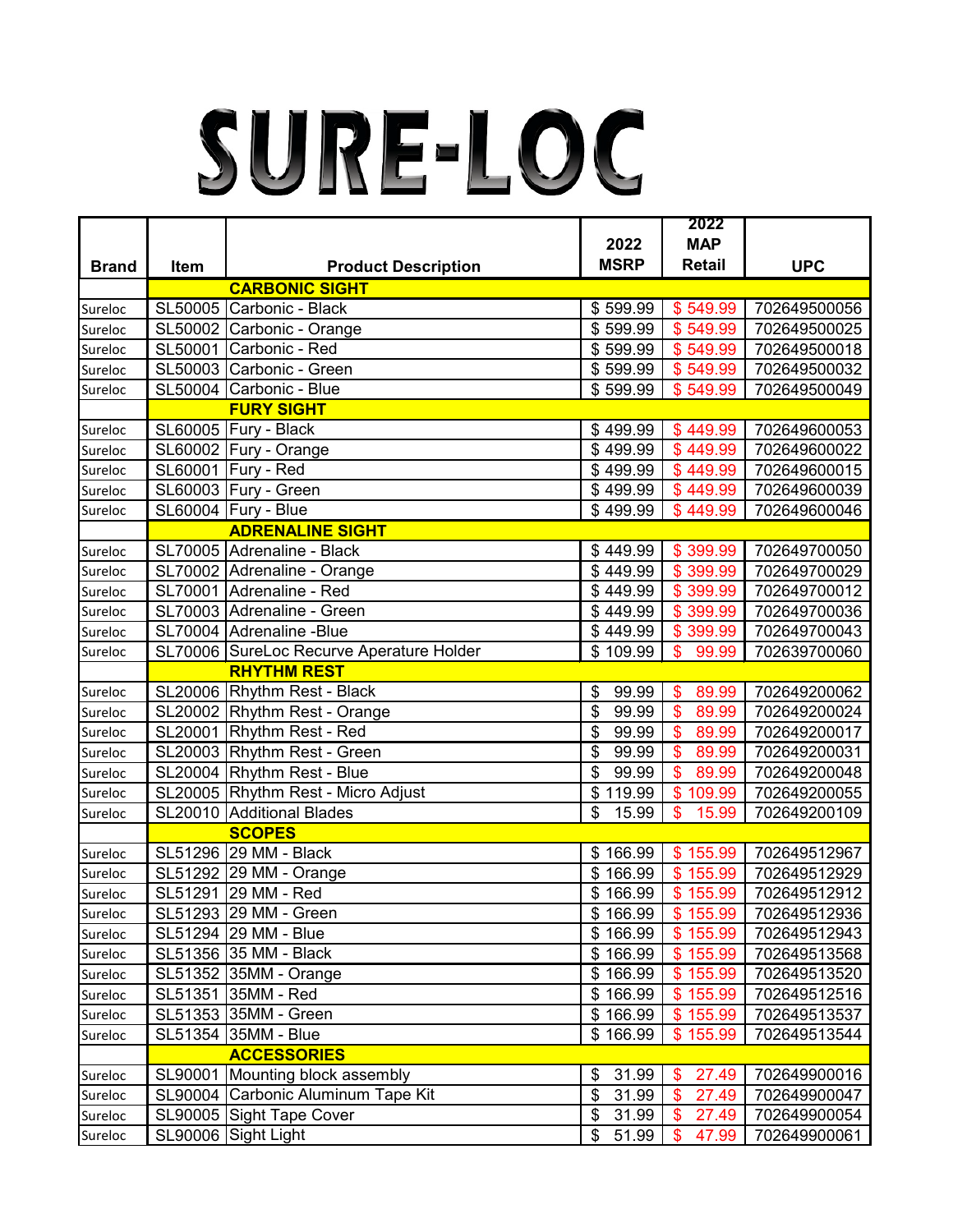| Sureloc |         | SL53296 29mm Sunshade                                 | 31.99<br>$\mathbb{S}$ | 27.49<br>S   | 702649532965 |
|---------|---------|-------------------------------------------------------|-----------------------|--------------|--------------|
| Sureloc |         | SL53356 35mm Sunshade                                 | 31.99<br>\$           | 27.49<br>S   | 702649533566 |
| Sureloc | SL90007 | Carbonic/Challenger Quick Detach Assembly             | 51.99<br>\$           | 47.99<br>\$. | 702649900078 |
| Sureloc |         | SL90008 Legacy Sight to scope adapter                 | 20.99<br>\$.          | 16.99<br>\$. | 702649900085 |
| Sureloc |         | SL80006 Hunting Attachment - Black                    | \$155.99              | \$145.99     | 702649800064 |
| Sureloc |         | SL52294 4X 29 MM Lens - Center Drilled for .19" Fiber | \$155.99              | \$145.99     | 702649522942 |
| Sureloc |         | SL52296 6X 29 MM Lens - Center Drilled for .19" Fiber | \$155.99              | \$145.99     | 702649522966 |
| Sureloc |         | SL52354 4X 35 MM Lens - Center Drilled for .19" Fiber | \$155.99              | \$145.99     | 702649523543 |
| Sureloc |         | SL52356 6X 35 MM Lens - Center Drilled for .19" Fiber | \$155.99              | \$145.99     | 702649523567 |
| Sureloc |         | SL52194 4X 29 MM Lens - NON Drilled for .19" Fiber    | \$114.99              | \$103.99     | 702649521945 |
| Sureloc |         | SL52196 6X 29 MM Lens - NON Drilled for .19" Fiber    | \$114.99              | \$103.99     | 702649524946 |
| Sureloc |         | SL52494  4X 35 MM Lens - NON Drilled for .19" Fiber   | \$114.99              | \$103.99     | 702649524946 |
| Sureloc |         | SL52496   6X 35 MM Lens - NON Drilled for .19" Fiber  | \$114.99              | \$103.99     | 702649524960 |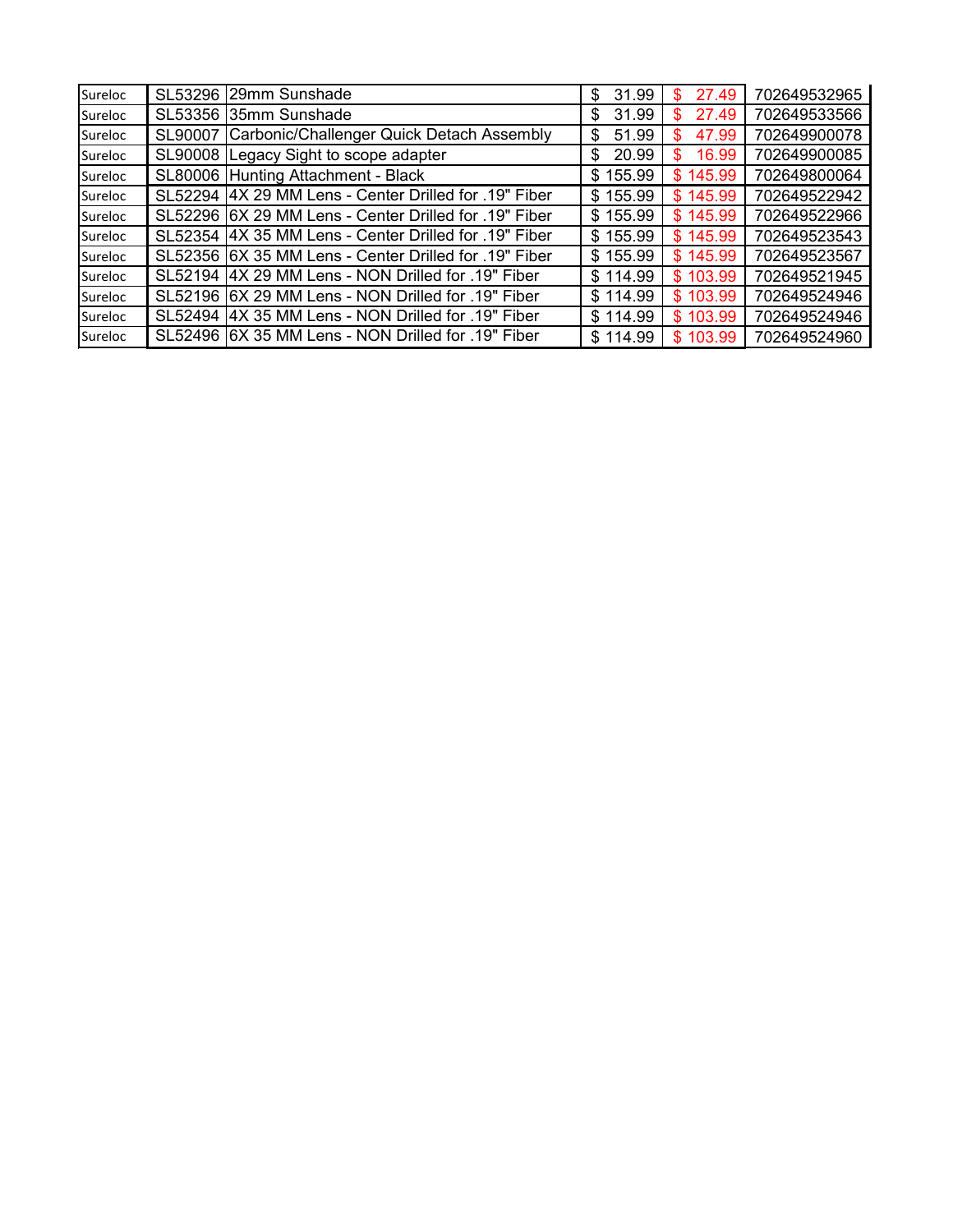

|              |             |                                          |                  |               | <b>2022 MAP</b> |              |
|--------------|-------------|------------------------------------------|------------------|---------------|-----------------|--------------|
| <b>Brand</b> | <b>Item</b> | <b>Product Description</b>               | <b>2022 MSRP</b> |               | <b>Retail</b>   | <b>UPC</b>   |
|              |             | <b>Block Classic Targets</b>             |                  |               |                 |              |
| <b>Block</b> | B51000      | GenZ 16"x8"x18"                          | \$<br>49.99      | \$            | 44.99           | 702649510000 |
| <b>Block</b> | B51100      | Classic 18 18"x13.5"x18"                 | \$<br>89.99      | \$            | 79.99           | 702649511007 |
| <b>Block</b> | B51300      | Classic 22 22"x13.5"x22"                 | \$<br>119.99     | \$            | 109.99          | 702649513001 |
| <b>Block</b> | B50901      | Range 48 48"x18"x48"                     | \$<br>1,099.99   | $\mathbf{\$}$ | 1,049.99        | 702649509011 |
| <b>Block</b> | B50801      | Bullseye 34"x14"x34"                     | \$<br>259.99     | \$            | 249.99          | 702649508014 |
|              |             | <b>Block Infinity Series</b>             |                  |               |                 |              |
| <b>Block</b> | B56405      | Block Infinity 20"                       | \$<br>199.99     | \$            | 189.99          | 702649902614 |
| <b>Block</b> |             | B56505 Block Infinity 22"                | \$<br>229.99     | \$            | 209.99          | 702649902621 |
| <b>Block</b> | B56800      | Block Infinity Crossbow 16"              | \$<br>159.99     | $\mathbf{\$}$ | 149.99          | 702649902638 |
| <b>Block</b> | B56900      | Block Infinity Crossbow 20"              | \$<br>209.99     | \$            | 199.99          | 702649902645 |
|              |             | <b>GlenDel</b>                           |                  |               |                 |              |
| GlenDel      | G71000      | GlenDel Buck w/4-sided insert            | \$<br>209.99     | \$            | 199.99          | 702649710004 |
| GlenDel      |             | G71010 GlenDel Crossbow Buck             | \$<br>259.99     | $\mathbf{\$}$ | 249.99          | 702649710103 |
|              |             | <b>GlenDel Pre-Rut</b>                   |                  |               |                 |              |
| GlenDel      | G73000      | GlenDel Pre-Rut Buck w/ 4-sided insert   | \$<br>259.99     | \$            | 249.99          | 702649730002 |
|              |             | <b>GlenDel Full Rut</b>                  |                  |               |                 |              |
| GlenDel      | G75000      | GlenDel Full-Rut Buck w/4-sided insert   | \$<br>309.99     | \$            | 299.99          | 702649750000 |
| GlenDel      |             | G75100 GlenDel Full-Rut Buck insert core | \$<br>109.99     | \$            | 99.99           | 702649751007 |